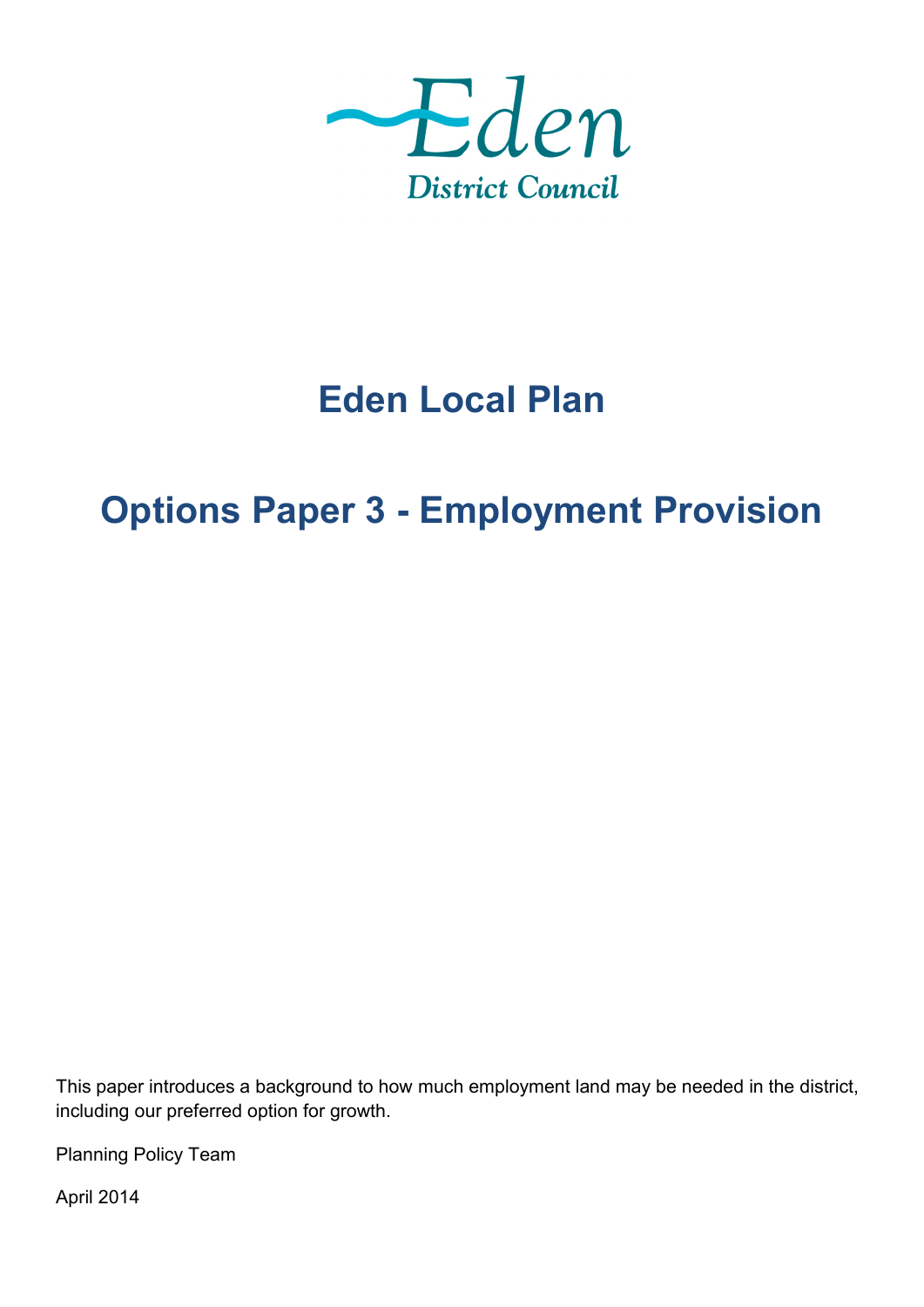## **Contents**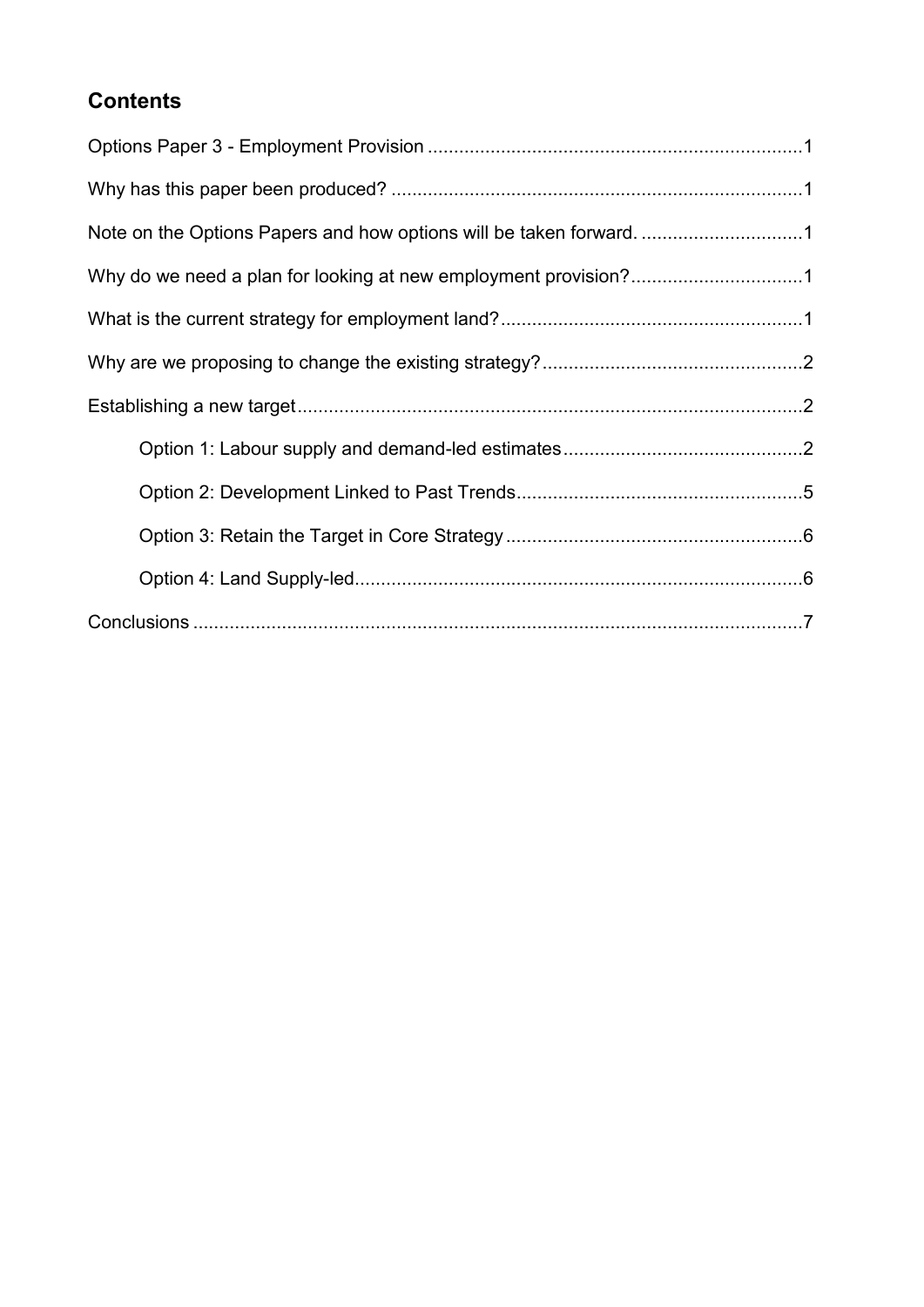## **Options Paper 3 - Employment Provision**

#### **Why has this paper been produced?**

1. This paper sets out options for how much new employment land may be needed in Eden District over the years 2014-31. It looks at options around what these may be. These options are based on the technical evidence available and are not currently based on any policy aspirations. This paper is supported by a more detailed technical paper, which sets out more detail on how the options have been generated.

#### **Note on the Options Papers and how options will be taken forward.**

2. At this time three options for the future amount of employment land possibly required have been established. In time, new sections will be added to this paper, which will include the distribution of employment growth and potential sites to be considered for allocation. This is likely to form a fourth option in addition to the three presented in this paper.

#### **Why do we need a plan for looking at new employment provision?**

3. There are several reasons:

 A Local Plan must show how much employment development is likely to occur and how it will plan for it accordingly. This is important in demonstrating what and where is and isn't considered acceptable when the District Council considers planning applications. It also helps provide certainty to landowners, developers and local communities, and promotes economic development and job growth across the district.

- The overall provision allows us to look at how many employment sites may need allocating, and where.
- By working out how much employment land we may need helps us with planning the infrastructure requirements to support new development.
- It's a national policy requirement paragraph 161 of the National Planning Policy Framework (NPPF) directs that Local Authorities should assess the need for floor space for economic development over the plan period.

#### **What is the current strategy for employment land?**

4. Our existing target and method of distribution is set out in our adopted Core Strategy (2010). This recommends 50 hectares of new employment land in the district between the years 2006 and 2025 and directs 60% of new growth to the Main Service Centre of Penrith, 9% to Appleby, 7% to Kirkby Stephen, 4% to Alston, (as Key Service Centres) and 20% to 46 'Local Services Centres'. It restricts growth elsewhere. No land allocations are made, although some remain extant having been identified earlier in the 1996 Local Plan.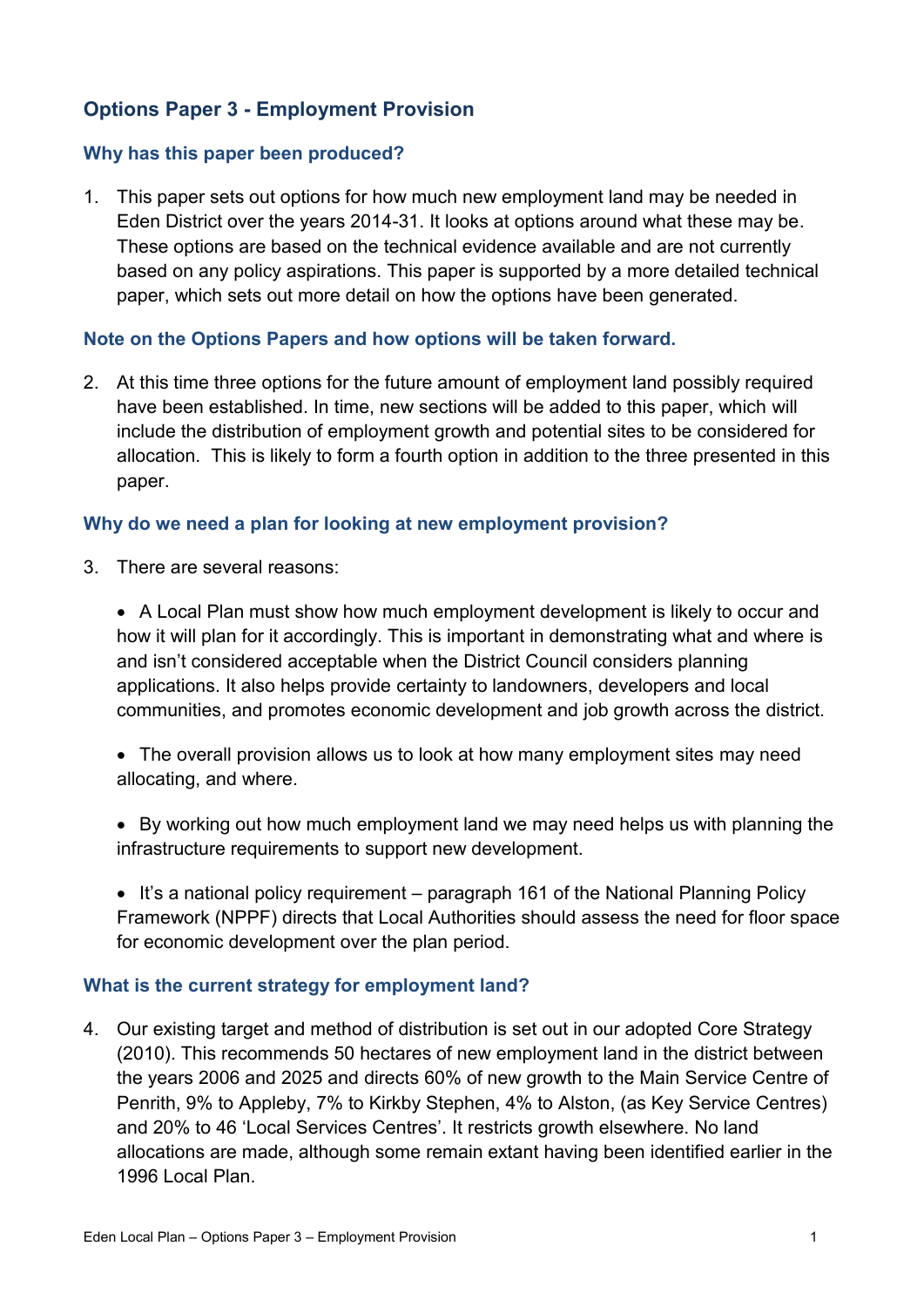#### **Why are we proposing to change the existing strategy?**

5. We are now moving to creating a single new Local Plan, and as part of this we are taking the opportunity to look again at how the current strategy is working, and whether it needs to be modified to best serve the needs of Eden. We have therefore reexamined the available evidence on possible employment growth, based on labour supply and demand forecasts and past trends.

#### **Establishing a new target**

- 6. We are seeking to understand how employment in Eden will change over the course of the plan period. The term 'employment development' covers the following industrial uses (planning 'use classes' are shown in brackets):
	- Offices (B1)
	- Light industrial uses (B2)
	- General industrial uses, including warehouses and distribution (B8)
- 7. Full details of the options for setting an employment land target set out below are contained in the accompanying technical paper. They are summarised below:
	- Option 1: Preferred Option: Supply and Demand Led
	- Option 2: Growth Based on Past Trends
	- Option 3: Retain Core Strategy Target
- 8. A further 'fourth option' will be developed which will be built from the availability, suitability and attractiveness of potential sites in the district.
- 9. The three options covered in this paper, in more detail are:

#### **Option 1: Labour supply and demand-led estimates**

- 10. This option is based on projected future requirements. This option plans for likely growth in employment sectors, accounting for changes in the working age population, and uses job projections to project past trends forward over time. Based on the current evidence, **5.7 hectares** of employment land will need to be allocated to meet B1, B2 and B8 uses.
- 11. This method uses the same 'demand-led' forecasting method as was used in the 2009 Employment Land Study, but using more up to date data, as well as a supply side estimate.

#### *The demand-led estimate*

12. There are three stages in determining future market demand, which are: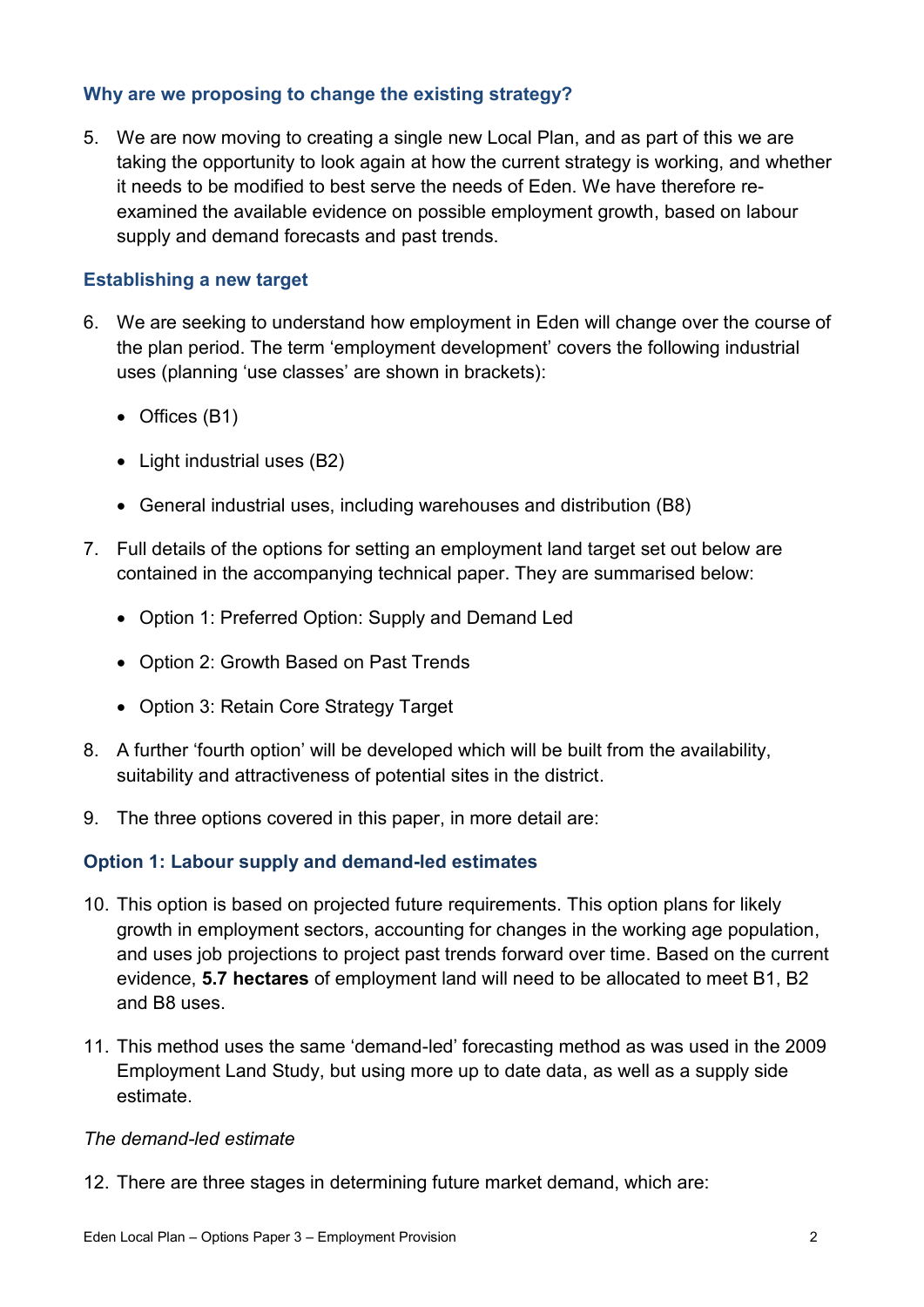- 13. **Step 1** We take the latest job forecasts for different employment sectors for the district. These were prepared using 2014 Experian data, as provided by Cumbria County Council with the financial assistance of the Cumbria Local Enterprise Partnership. They use both historic economic data and behavioural relationships based on economic theory to establish a target. A net increase of 1,571 jobs are forecast over the period 2014-31.
- 14. **Step 2** Levels of self-employment are factored in, using ratios from the 2011 census. This is because the self-employed sector will not often require new floorspace. For example, it is likely that there is a greater level of self-employment in construction compared to manufacturing where the latter usually has very high market entry costs (i.e. cost of capital and greater, more globalised, competition). A ratio covering the selfemployed is therefore removed from the figures. However, we then put some selfemployees 'back in' on the basis that some may still need some floorspace.
- 15. **Step 3** We then translate employment forecasts into an employment land requirement by multiplying the number of employed persons by an estimated number of square metres per employee, depending on employment type. This internal area is then converted to external area to account for car parking, storage, amenities and so on (this is known as the plot ratio). This provides the following results:

| <b>Gross Figures</b>           | Change<br>2014-31 | Area per<br>employee<br>(M2) | Total<br>floorspace | Plot<br>ratio | Total<br>area m2 | Total area (ha)<br>Including Buffer) |  |  |  |
|--------------------------------|-------------------|------------------------------|---------------------|---------------|------------------|--------------------------------------|--|--|--|
| <b>Gross Floorspace Needed</b> |                   |                              |                     |               |                  |                                      |  |  |  |
| B1 (Net Internal Area)         | 1,393             | 12                           | 16,713              | 0.40          | 23,398           | 2.34                                 |  |  |  |
| B2 (gross Internal Area)       | 245               | 36                           | 8,820               | 0.35          | 11,907           | 1.19                                 |  |  |  |
| B8 (Gross External Area)       | 46                | 70                           | 3,220               | 0.35          | 4,347            | 0.43                                 |  |  |  |
| Total (Gross)                  | 1,684             |                              | 28,753              |               | 39,652           | 3.97                                 |  |  |  |
| <b>Net Floorspace Needed</b>   |                   |                              |                     |               |                  |                                      |  |  |  |
| B1 (Net Internal Area)         | 1,393             | 12                           | 16,713              | 0.40          | 23,398           | 2.34                                 |  |  |  |
| B2 (gross Internal Area)       | 78                | 36                           | 2,808               | 0.35          | 3,791            | 0.38                                 |  |  |  |
| B8 (Gross External Area)       | $-170$            | 70                           | $-11,900$           | 0.35          | $-16,065$        | $-1.61$                              |  |  |  |
| Total (Net)                    | 1,301             |                              | 7,621               |               | 11,124           | 2.72                                 |  |  |  |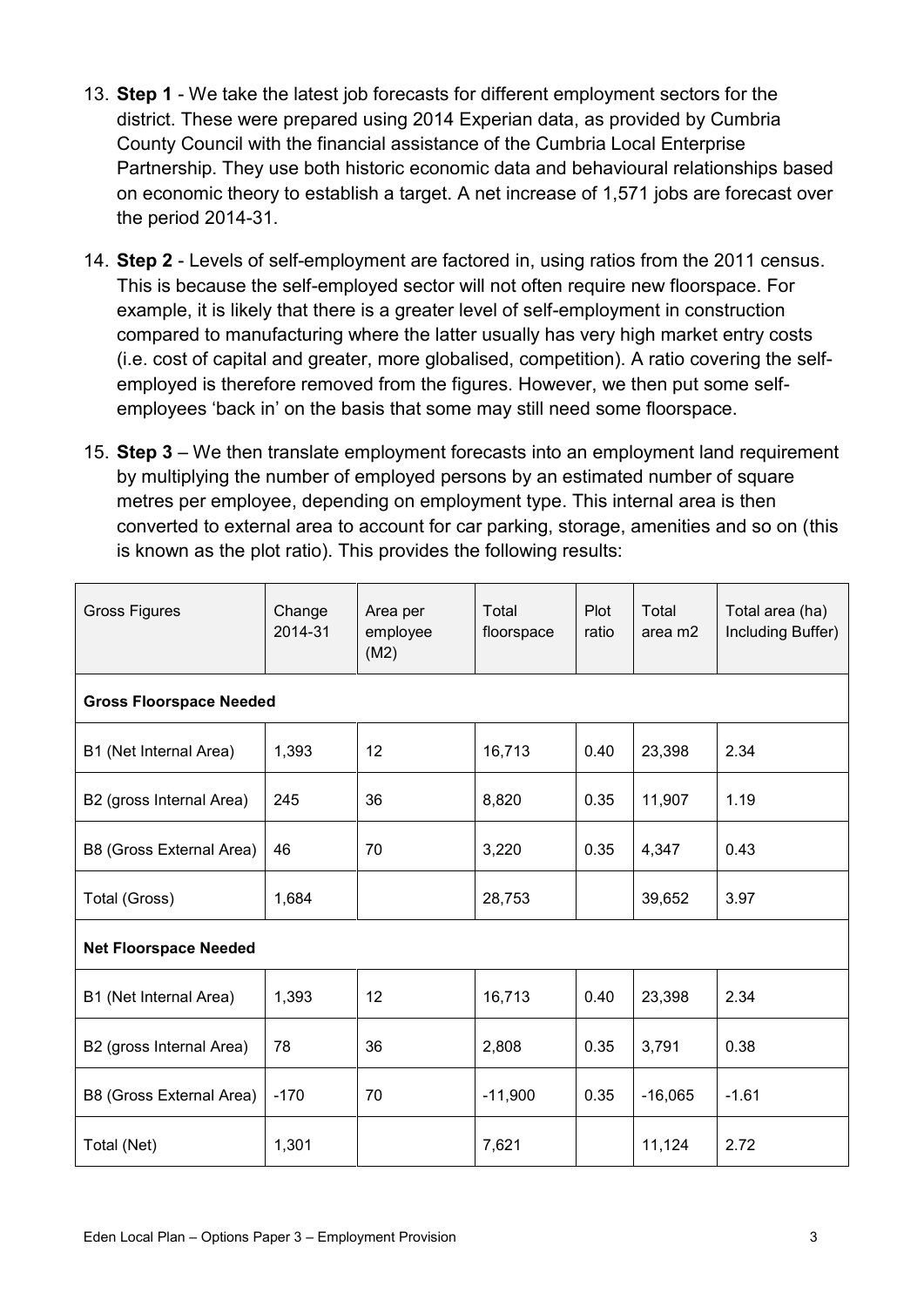- 16. The net figure for growth reflects projected decreases in B2 and B8 sectors. There are notable losses in the number of jobs in the extraction/mining and transport/storage sectors. Rather than adopt the net figure, we make the assumption that these decreases will not lead to a direct loss in employment land, hence continue to use a gross figure in our calculations.
- 17. These figures need to be treated with caution, as with any figure based on a projection they rely on past trends continuing. For this reason they are really a 'do nothing' scenario – they represent the jobs that may occur if things continue as before and do not take into account any initiatives to promote new growth or any changes in the national or local economy. As such they should be treated as the basis for looking at the minimum of land we need to be looking for, without which we risk jobs going elsewhere.

#### *The supply-led estimate*

18. This method uses a 'supply' side approach to measure changes in the working age population and considers whether demographic trends could constrain future employment development. It uses population projections based on census data and other sources, with assumptions made on economic participation rates, people with more than one job and commuting trends. This provides the following results (job number changes are shown in the second column)

| <b>Gross Figures</b>                    | Change<br>2014-31 | <b>SE</b><br>Adjusted | Area per<br>employee<br>(M2) | Total<br>floorspace | Plot<br>ratio | Total<br>area<br>m2 | Total area<br>(ha)<br>Including<br>Buffer) |
|-----------------------------------------|-------------------|-----------------------|------------------------------|---------------------|---------------|---------------------|--------------------------------------------|
| B1 (Net Internal<br>Area)               | 1,180             | 1,134                 | 12                           | 13,608              | 0.40          | 19,051              | 1.91                                       |
| B <sub>2</sub> (gross<br>Internal Area) | 353               | 353                   | 36                           | 12,708              | 0.35          | 17,156              | 1.72                                       |
| B8 (Gross<br>External Area)             | 492               | 410                   | 70                           | 28,711              | 0.35          | 38,760              | 3.88                                       |
| Total (Gross)                           | 2,025             |                       |                              | 55,027              |               | 74,967              | 7.50                                       |

19. The supply led approach is significantly higher than the market demand approach, due to the increases in potential full time employees.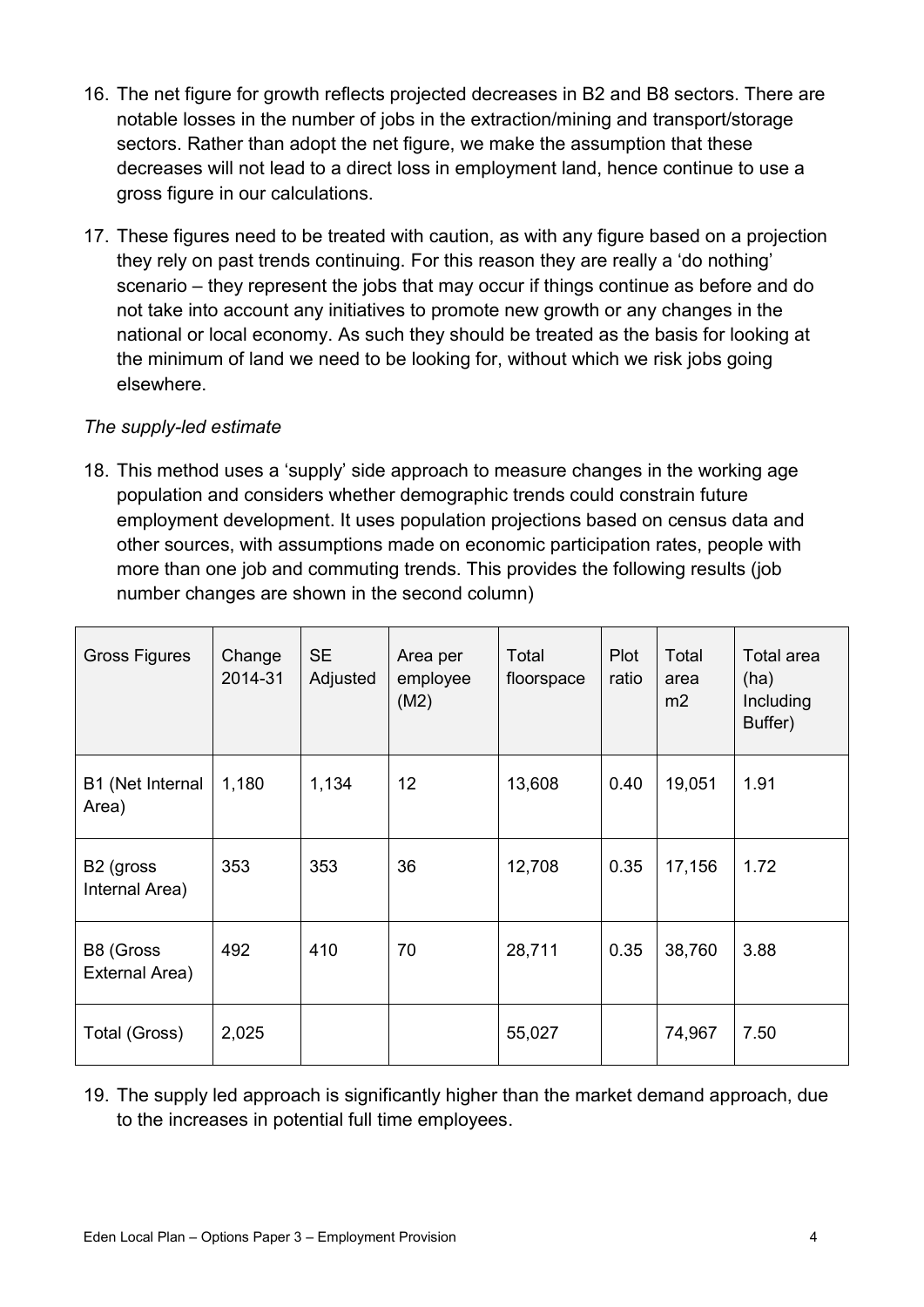20. Our final figure of 5.7 hectares of land is then derived by taking the mid-point between the gross demand-led figure of 3.97 hectares and the higher supply led figure of 7.50 hectares:

| Source                     | B1    | <b>B2</b> | B <sub>8</sub> | <b>Estimated Need - Gross</b> |
|----------------------------|-------|-----------|----------------|-------------------------------|
| <b>Experian Demand Led</b> | 2.34  | 1.19      | 0.43           | 3.97                          |
| Experian Labour Led        | 1.91  | 1.72      | 3.88           | 7.5                           |
| <b>Combined Approach</b>   | 2.125 | .455      | 2.155          | 5.7                           |

### **Option 2: Development Linked to Past Trends**

Г

- 21. This scenario has been derived by promoting growth based on completed development to date. This presents an annualised figure for growth equating to 1.19ha per year. If we are to assume that this figure represents a natural rate of growth in Eden, over the next 18 years we could expect around **21.4ha** of new employment development.
- 22. Past completions are as follows (figures are in square metres):

| Total 2006/7 - 2012/13            |         |             |             |                   |                             |                |        |  |
|-----------------------------------|---------|-------------|-------------|-------------------|-----------------------------|----------------|--------|--|
|                                   | Penrith | Alston      | Appleby     | Kirkby<br>Stephen | Local<br>Service<br>Centres | Other<br>Areas | Total  |  |
| B1a (Offices)                     | 9,878   | 194.0       | 163.0       | 37.0              | 3,519                       | 561.0          | 14,352 |  |
| B1b (Research and<br>development) | 114.0   | $\mathbf 0$ | $\mathbf 0$ | $-10.0$           | 58.0                        | 242.0          | 404.0  |  |
| B1c (Light industrial)            | 1,476   | $\mathbf 0$ | 89.0        | 247.0             | 2,973                       | 1,995          | 6,780  |  |
| B2 (General Industrial)           | 4,518   | $-360.0$    | $-120.0$    | 248.0             | 414.0                       | 857.0          | 5,557  |  |
| B8 (Storage and<br>Distribution)  | 4,108   | $-50.0$     | 342.0       | 248.0             | $-2146$                     | 8,855          | 11,357 |  |
| <b>Totals</b>                     | 20,094  | $-216.0$    | 474.0       | 770.0             | 4,818                       | 12,510         | 38,450 |  |

┑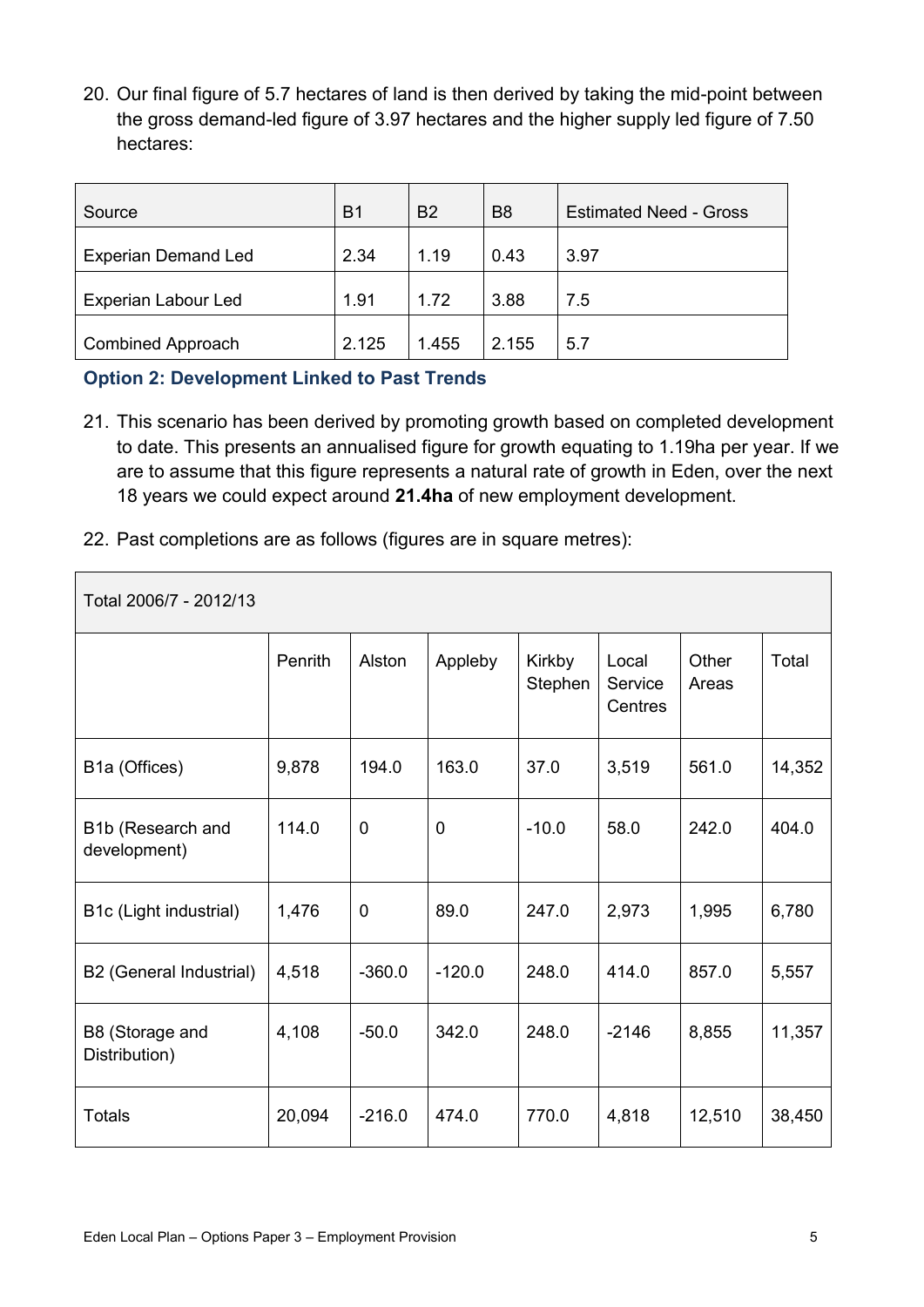- 23. When working the above out in terms of land take, we can assume that 40% of land associated with employment is actually floorspace with the remaining 60% car parking, landscaping, servicing etc. Therefore in terms of land used, we can assume a land amount of 9.4ha completed land during 2006/7 – 2012/13.
- 24. Recent average rates of employment development have been low (5,493 square metres per year). This has been due to a range of factors, with the most significant one over the past few years being the economic recession. It is important however to plan positively for when the economy recovers and this will require making sure that there is enough employment land to meet future needs. If we are to assume that business will continue to grow at the low levels indicated in the completions to date, we could expect an additional 21.4ha over the plan period.
- 25. In terms of location, over 50% of all completed development has been completed in Penrith. Development in the other towns has been low - Alston and Appleby have actually seen decreases in the amount of employment land over the past 7 years. The rural areas have contributed significantly in the completion of new employment land, which the Local Plan should seek to encourage.

### **Option 3: Retain the Target in Core Strategy**

- 26. This option presents a baseline to test our other options against. The target of **50ha**  was set in the Core Strategy, to be completed between 2010 and 2025. Though the duration of the Local Plan runs for slightly longer (18 years), it is not proposed that this figure be increased to reflect this change. Akin to Option 2, it is not currently possible to define the breakdown of industrial classes within this figure.
- 27. This option has been provided as it provides a baseline or 'status quo' option. However, this figure remains an aspirational and ambitious figure. Given the rate of past employment completions and job forecasting data we are unlikely to propose to use this figure, as it may lead to over allocation of land and risk investment being diverted from priority sites.

#### **Option 4: Land Supply-led**

- 28. The other way we can examine how much land may be needed and desirable to allocate would be to look at land availability, whether any constraints prevent it from being developed and how attractive it may be to prospective occupiers. By doing so we can build upon our Option 1 figure of 5.7 hectares (our 'do nothing' scenario) and begin to see what may be needed if we pursue a more ambitious growth led strategy. This work is currently in progress.
- 29. We would also expect that economic recovery will lead to increased opportunities for speculative growth. We have also yet to consider the qualitative implications for growth from potential developments including:
	- The Joint M6 Growth Corridor